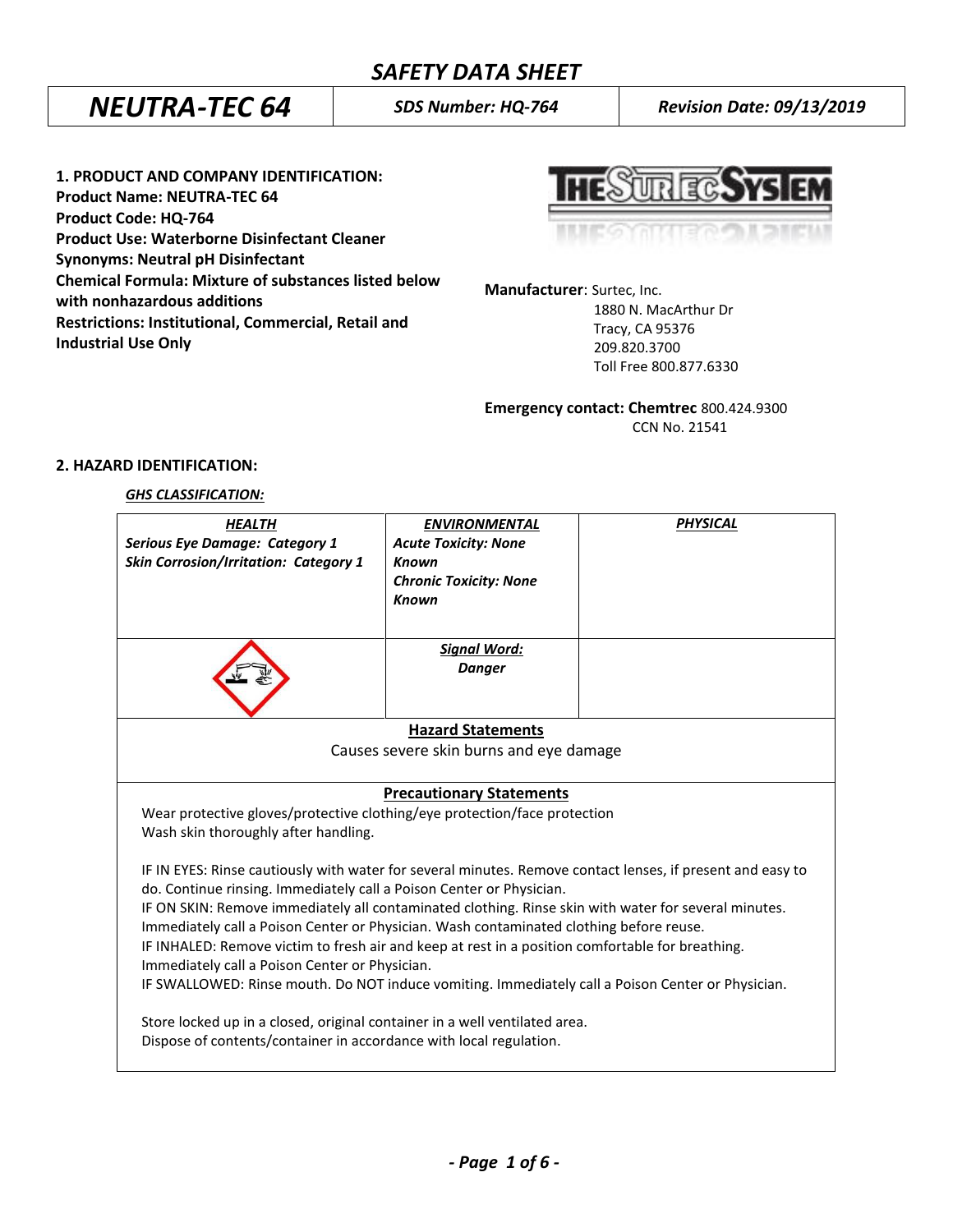# *NEUTRA-TEC 64 SDS Number: HQ-764 Revision Date: 09/13/2019*

### **3. COMPOSITION/INFORMATION ON INGREDIENTS:**

| <b>INGREDIENT</b>                                                 | CAS NO.       | <b>PERCENT</b> | <b>HAZARDOUS</b> |
|-------------------------------------------------------------------|---------------|----------------|------------------|
| DIDECYL DIMETHYL AMMONIUM CHLORIDE                                | 7173-51-5     | $4 - 6%$       | <b>YES</b>       |
| <b>QUATERNARY AMMONIUM COMPOUNDS, BENZYL-</b>                     | 68424-85-1    | $2 - 4%$       | <b>YES</b>       |
| C12-16-ALKYLDIMETHYL, CHLORIDES                                   |               |                |                  |
| N,N-DIMETHYLOCTYLAMINE-N-OXIDE                                    | 2605-78-9     | $2 - 3%$       | YES.             |
| TETRASODIUM ETHYLENEDIAMINETETRAACETATE                           | $64 - 02 - 8$ | $1 - 5%$       | <b>YES</b>       |
| <b>ETHANOL</b>                                                    | 64-17-5       | $1 - 5%$       | <b>YES</b>       |
| ETHYLENEDIAMINE TETRAACETIC ACID                                  | $60 - 00 - 4$ | $0.1 - 0.5%$   | <b>YES</b>       |
|                                                                   |               |                |                  |
| Exact Percentages are being withheld as trade secret information. |               |                |                  |

### **4. FIRST-AID MEASURES:**

*Eye Contact:* Rinse immediately with plenty of water, also under eyelids, for 15 minutes. Remove contact lenses, if present and easy to do. Continue rinsing. Immediately call a Poison Center or Physician.

*Skin Contact:* Remove immediately all contaminated clothing. Rinse skin with water for several minutes. Immediately call a Poison Center or Physician. Wash contaminated clothing before reuse.

 *Inhalation:* Remove victim to fresh air and keep at rest in a position comfortable for breathing. If breathing is irregular or stopped, administer artificial respiration. Give oxygen. Immediately call a Poison Center or Physician.

*Ingestion:* Clean mouth with water and drink plenty of water afterwards. Do NOT induce vomiting. Immediately call a Poison Center or Physician.

### **5. FIRE-FIGHTING MEASURES:**

*Fire Extinguishing media:* Use dry chemical, carbon dioxide or water spray. For larger fires use regular foam, dry chemical, carbon dioxide or water spray. Move containers away from fire area if it can be done without risk. From a safe distance and keeping upwind, apply flooding amounts of water to sides of container exposed to fire for cooling purposes until well after the fire is extinguished. Stay away from tanks engulfed in flames.

### *Hazards during fire-fighting:*

Containers may rupture when exposed to extreme heat.

### *Protective equipment for fire-fighting:*

Wear NFPA-approved self-contained breathing apparatus, helmet, hood, boots and gloves.

### **6. ACCIDENTAL RELEASE MEASURES:**

### *Personal precautions:*

Use recommended personal protective clothing and equipment. Use respirator when performing operations involving potential exposure to vapor of the product. To prevent slipping, walk cautiously through spilled material. *Environmental precautions:*

Follow all Federal, State and Local regulations when storing and disposing of substances. Do not allow material to run off work area. Material should be absorbed, collected and disposed of in accordance with regulations. Keep concentrated product from entering sanitary sewer, storm drains or surface water. Consult local and federal guidelines for proper disposal of these materials.

### *Cleanup:*

*- For small amounts of released material:* Mop or vacuum up then transfer to suitable container for disposal. - *For large amounts of released material:* Dike around spilled material with non-combustible absorbent material (e.g. sand, diatomaceous earth, vermiculite) to contain. Transfer spilled material to plastic containers for disposal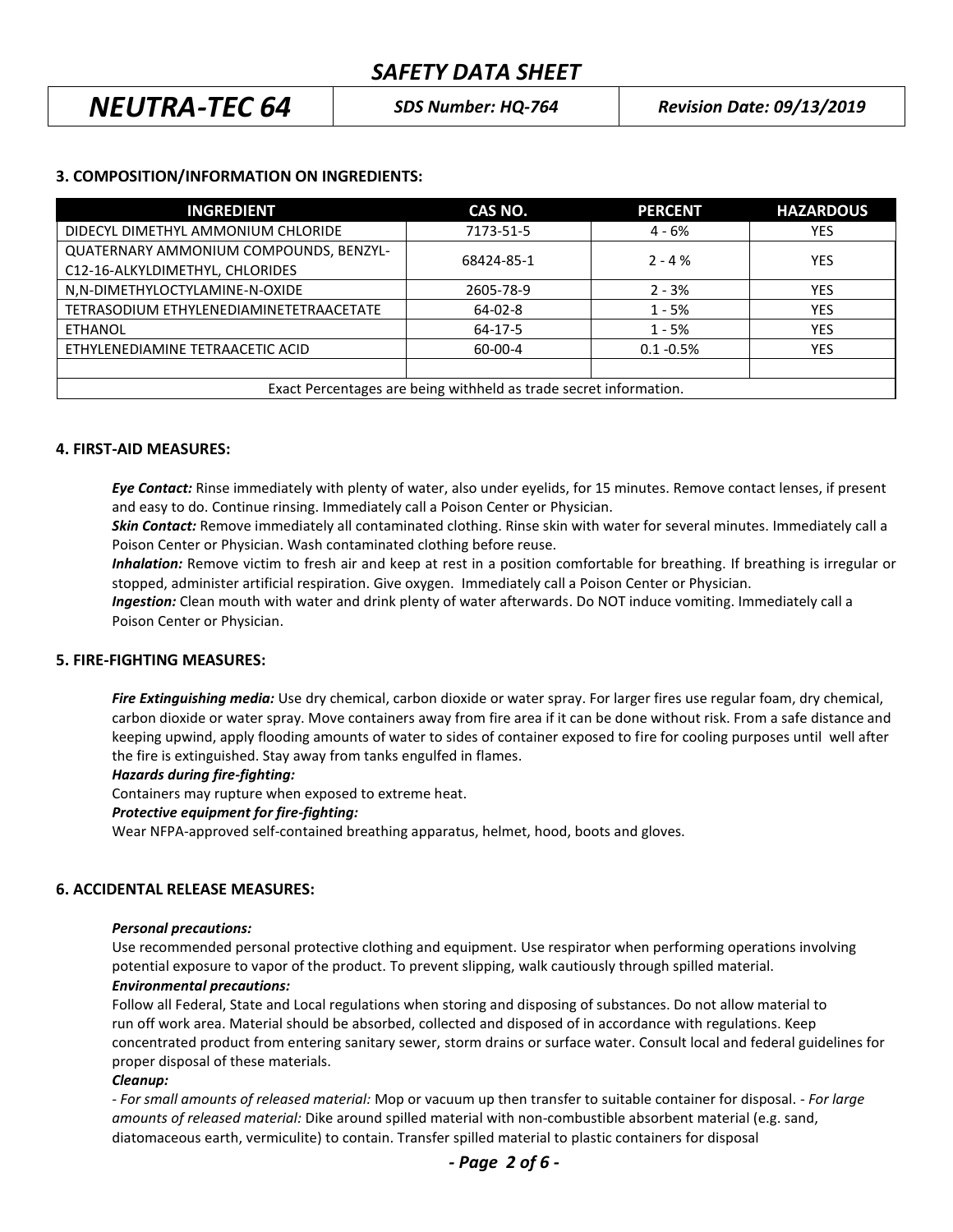*NEUTRA-TEC 64 SDS Number: HQ-764 Revision Date: 09/13/2019*

### **7. HANDLING and STORAGE:**

### *Handling:*

**General advice -** No specific measures are necessary provided product and recommended protective clothing/equipment are used correctly. Do not mix with other chemicals. This is a commercial product, not intended for home use. Keep out of reach of children.

### *Storage:*

**General advice -** Protect against physical damage. Store in tightly closed containers in a cool, well ventilated area. Do not allow product to freeze.

### *Shelf Life:*

12 months minimum

### **8. EXPOSURE CONTROLS and PERSONAL PROTECTION:**

#### *Advice on system design:*

Provide local exhaust ventilation to control vapors/mist for published exposure limits.

### *Personal protective equipment (HMIS rating 'B' or 'I'):*

Eye protection: Wear splash-proof safety goggles to prevent exposure.

Skin protection: Chemical-resistant gloves. Wear appropriate protective (impervious) clothing equipment to prevent possible skin contact.

Respiratory protection: Not normally required. Avoid breathing mists or spray. Use proper NIOSH-OSHA respirator if ventilation is inadequate.

General safety and hygiene measures: Exercise stringent hygiene practices to minimize exposure. If contact occurs, wash any body part with soap and water immediately. Wash hands after use, and before eating, drinking or smoking.

### *Other protective measures:*

Nearby running water on the job site is necessary, should an accident occur.

*Exposure Guidelines:*

ACGIH STEL: 1000 ppm (64-17-5) OSHA PEL: 1000 ppm (64-17-5)

### **9. PHYSICAL and CHEMICAL PROPERTIES:**

| Appearance:                 | Clear Red Liquid              | Flash Point:                     | $>$ 200°F (93.33°C)      |
|-----------------------------|-------------------------------|----------------------------------|--------------------------|
| Odor:                       | Fresh                         | Upper/Lower Flammability Limits: | No information available |
| pH value:                   | $7.2 - 8.2$                   | Relative Density (water):        | 0.999                    |
|                             |                               | Auto-Ignition Temperature:       | No information available |
|                             |                               | Decomposition temperature:       | No information available |
| Specific gravity:           | $0.999$ (H <sub>2O</sub> = 1) | <b>Partition Coefficient</b>     | No information available |
| Solidification temperature: | No information available      | <b>Odor Threshold</b>            | No information available |
| Freezing/Melting point:     | 32 °F (0 °C)                  | Viscosity:                       | $< 10$ cps.              |
| Boiling point:              | 212°F (100 °C)                | <b>Partition Coefficient</b>     | No information available |
| Vapor density:              | No information available      | Solubility in water:             | 100%                     |
| Vapor pressure:             | No information available      |                                  |                          |
| <b>Evaporation Rate:</b>    | No information available      |                                  |                          |
| Regulatory VOC:             | < 1% by weight                |                                  |                          |
|                             | (concentrate)                 |                                  |                          |
|                             | <0.1 % by weight (at use      |                                  |                          |
|                             | concentration $-1:64$         |                                  |                          |
|                             | dilution)                     |                                  |                          |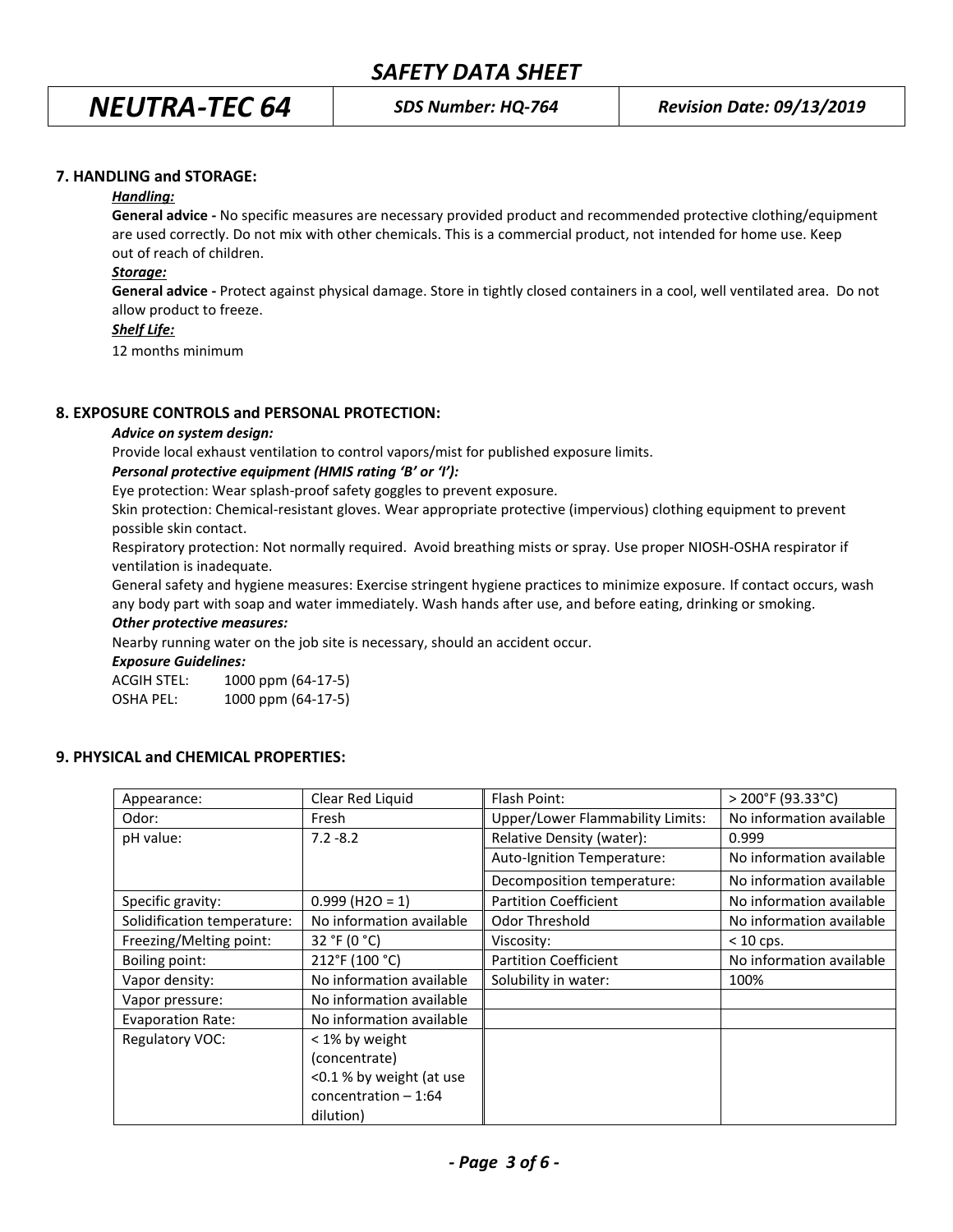*NEUTRA-TEC 64 SDS Number: HQ-764 Revision Date: 09/13/2019*

### **10. STABILITY and REACTIVITY:**

*Conditions to avoid:* Excessive heat or flame. *Substances to avoid:* Strong oxidizers (e.g., bleach) and reducing agents. *Hazardous reactions:* Product is chemically stable under recommended storage conditions. *Decomposition or By-products:* In fire conditions: carbon monoxide (CO), carbon dioxide (CO<sub>2</sub>) nitric oxides (NO<sub>x</sub>) and ammonia.

### **11. TOXICOLOGY INFORMATION:**

### *Acute Toxicity (Symptoms):*

**Ingestion:** Possible burns of the mouth, throat, esophagus and stomach. Pain, nausea, vomiting and diarrhea. **Eye Contact:** Can cause serious eye damage. Severe irritation, conjunctivitis, redness. **Skin Contact:** Can cause minor burns. Irritation, inflammation, ulceration, and possible chemical burns. **Inhalation:** May cause respiratory tract irritation and coughing.

### *Chronic Toxicity:*

**Carcinogenicity:** No carcinogenic substances as defined by NTP and OSHA. IARC classifies "Ethanol in alcoholic beverages" (CAS No. 64-17-5) as Group 1 – carcinogenic to humans. ACGIH classifies Ethanol (CAS No. 64-17-5) as a confirmed animal carcinogen with unknown relevance to humans.

### **12. ECOLOGICAL INFORMATION:**

*Biodegradation:* Test method: Unspecified Analysis method: Unspecified Degree of elimination: Not established

### *Environmental toxicity:*

Acute and prolonged toxicity to fish: Not Established Toxicity to microorganisms: Not Established Other ecotoxicological advice: Not Established

### **13. DISPOSAL CONSIDERATIONS:**

*Waste disposal of substance:* Dispose of in accordance with all Federal, State and Local regulations when storing and disposing of substances. It is the waste generator's responsibility to determine if a particular waste is hazardous under RCRA (EPA regulations for hazardous waste).

*Container disposal:* Dispose of in a licensed facility according to label directions in accordance with local regulations.

*RCRA:*

Unspecified.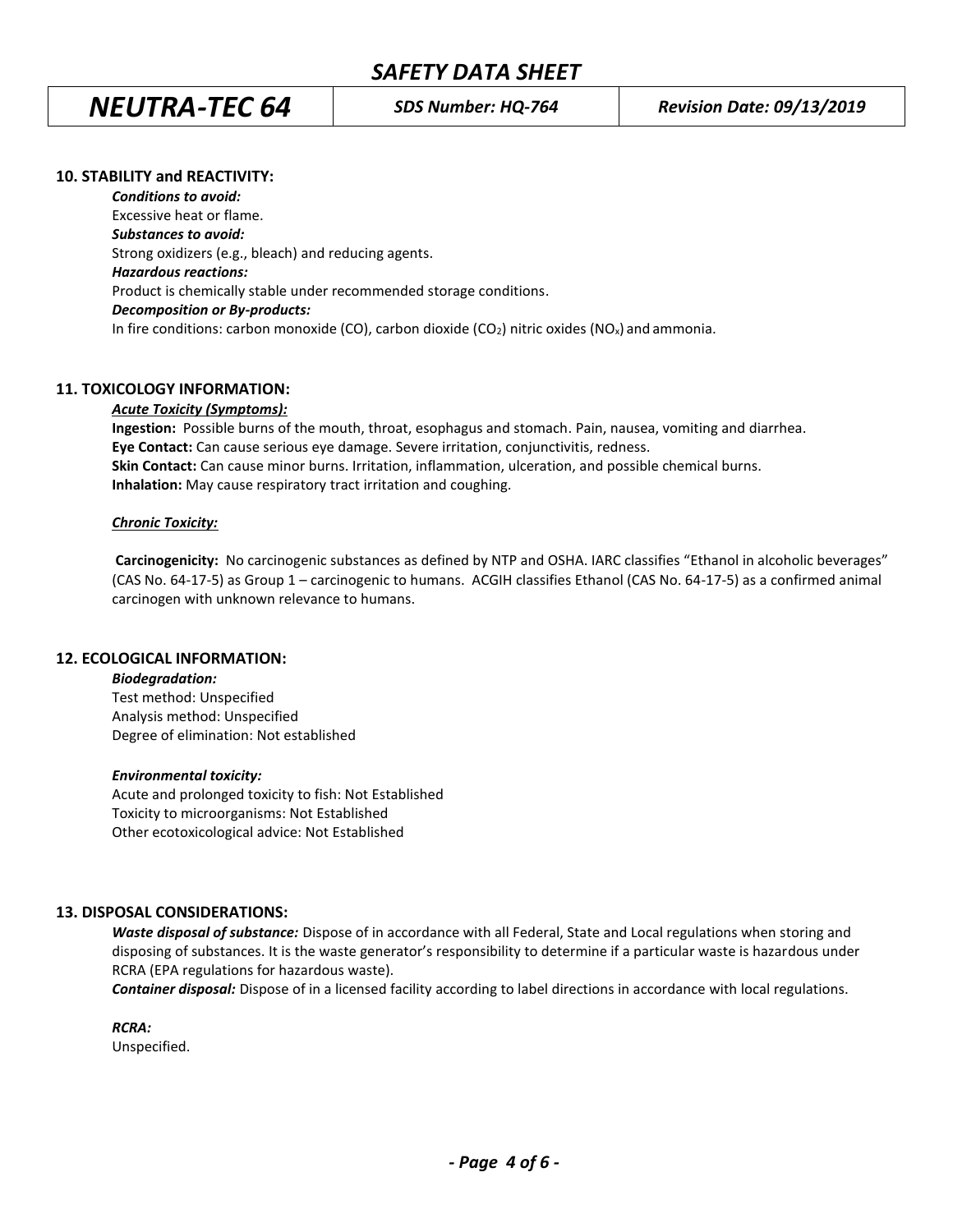## *SAFETY DATA SHEET*

*NEUTRA-TEC 64 SDS Number: HQ-764 Revision Date: 09/13/2019*

### **14. TRANSPORTATION INFORMATION:**

#### **DOT:**

**Proper Shipping Name:** COMPOUND CLEANING LIQUID (NON-HAZARDOUS)

### **15. REGULATORY INFORMATION:**

#### *Federal Regulations:*

**EPA Registration No. (FIFRA):** 47371-131-40714 **Registration status:** TSCA, US: All components are listed or exempt.

**SARA hazard category (EPCRA 311/312):** Acute health hazard

**SARA TITLE III, SECTION 313:**

CAS Number: Chemical Name:

### None

### *State Regulations:*

Chemicals known to the State of California to cause cancer, birth defects or other reproductive harm

| CAS Number: | <b>Chemical Name:</b> |  |  |
|-------------|-----------------------|--|--|
| 64-17-5     | Ethanol               |  |  |

### *CA Cleaning Product Right To Know Act of 2017: Ingredient Disclosure*

| <b>INGREDIENT</b>                                                        | <b>CAS NUMBER</b> | <b>FUNCTION</b>           |
|--------------------------------------------------------------------------|-------------------|---------------------------|
| <b>WATER</b>                                                             | 7732-18-5         | <b>DILUENT</b>            |
| DIDECYL DIMETHYL AMMONIUM CHLORIDE                                       | 7173-51-5         | <b>PESTICIDE</b>          |
| QUATERNARY AMMONIUM COMPOUNDS,<br>BENZYL-C12-16-ALKYLDIMETHYL, CHLORIDES | 68424-85-1        | <b>PESTCIDE</b>           |
| TETRASODIUM ETHYLENEDIAMINE TETRAACETATE                                 | 64-02-8           | <b>CHELANT</b>            |
| ETHYLENEDIAMINE TETRAACETIC ACID                                         | 60-00-4           | <b>CHELANT</b>            |
| SODIUM HYDROXYACETATE                                                    | 2836-32-0         | CHELANT                   |
| SODIUM HYDROXIDE                                                         | 1310-73-2         | <b>ALKALINE BUILDER</b>   |
| TRISODIUM NITRILOTRIACETATE                                              | 5064-31-3         | <b>CHELANT</b>            |
| <b>ETHANOL</b>                                                           | 64-17-5           | NONFUNCTIONAL CONSTITUENT |
| <b>ACID RED 1</b>                                                        | 3737-67-6         | COLORANT                  |
| ACID RED 106                                                             | 6844-74-2         | COLORANT                  |
| <b>ACID VIOLET 12</b>                                                    | 6625-46-3         | <b>COLORANT</b>           |
|                                                                          |                   |                           |
| <b>FRAGRANCE CONSTITUENTS</b>                                            |                   |                           |
| <b>CAMPHOR GUM</b>                                                       | $76 - 22 - 2$     |                           |
| PIN-2(10)-EN                                                             | 127-91-3          |                           |
| ALPHA-PINENE                                                             | 80-56-8           |                           |
| <b>CITRAL</b>                                                            | 5392-40-5         |                           |
|                                                                          |                   |                           |
|                                                                          |                   |                           |